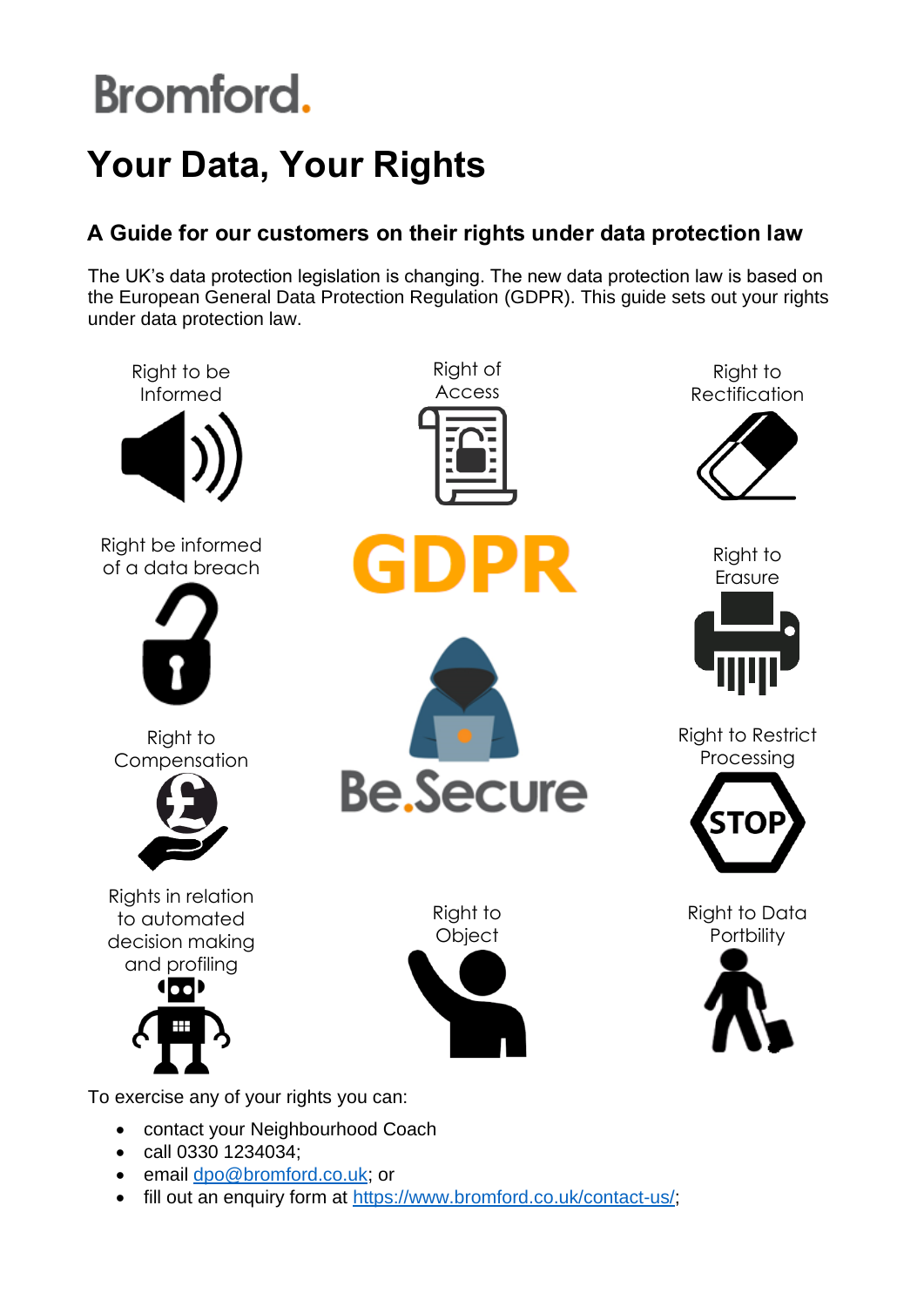### **The right to be informed**



The right to be informed covers our obligation to provide you with 'fair processing information'. This is typically through a privacy notice. The right to be informed emphasises the need for transparency over how we use your personal data.

The information we supply about the processing or use of personal data will always be:

- concise, transparent, easy to understand and easily accessible;
- written in clear and plain language (particularly if addressed to a child); and
- free of charge.

### **What information will we supply?**

If we collect personal data directly from you (for example where you complete an online form on our website or complete a paper form and return it to us) we will tell you: -

- **the contact details of the data controller** *(Bromford Housing Group; 1 Exchange Court; Brabourne Avenue; Wolverhampton Business Park; WOLVERHAMPTON; WV10 6AU)*
- **the contact details of the Data Protection Officer** *(Chris Down,* [dpo@bromford.co.uk](mailto:dpo@bromford.co.uk)*, 01454 821034).*
- **the purpose of processing or use** *(data is processed for the purpose of the provision of housing and related services).*
- **the lawful basis for processing** *(we will tell you if data processing or use is based on contractual necessity, legitimate interest or consent. in exceptional circumstances the basis for processing or use may be different and if so we will tell you).*
- **about any statutory or contractual requirements to provide personal data and the possible consequences of failing to provide personal data** *(the data we need from you as a tenant is usually set out in your tenancy, the data we need from you as a leaseholder is usually set out in your lease and so on).*
- **what legitimate interests we have in collecting and processing the data** *(our legitimate interests may include the need to eliminate discrimination, advance equality of opportunity or preventing or detecting crime and anti-social behaviour).*
- **the details of any recipients of your personal data** *(we will provide the details of anyone we share your personal data with via our data processors register).*
- **if personal data might be transferred to a third country and any safeguards** *(we will only transfer your personal data to a country outside of the European Economic Area if that country is deemed to provide an adequate level of data protection).*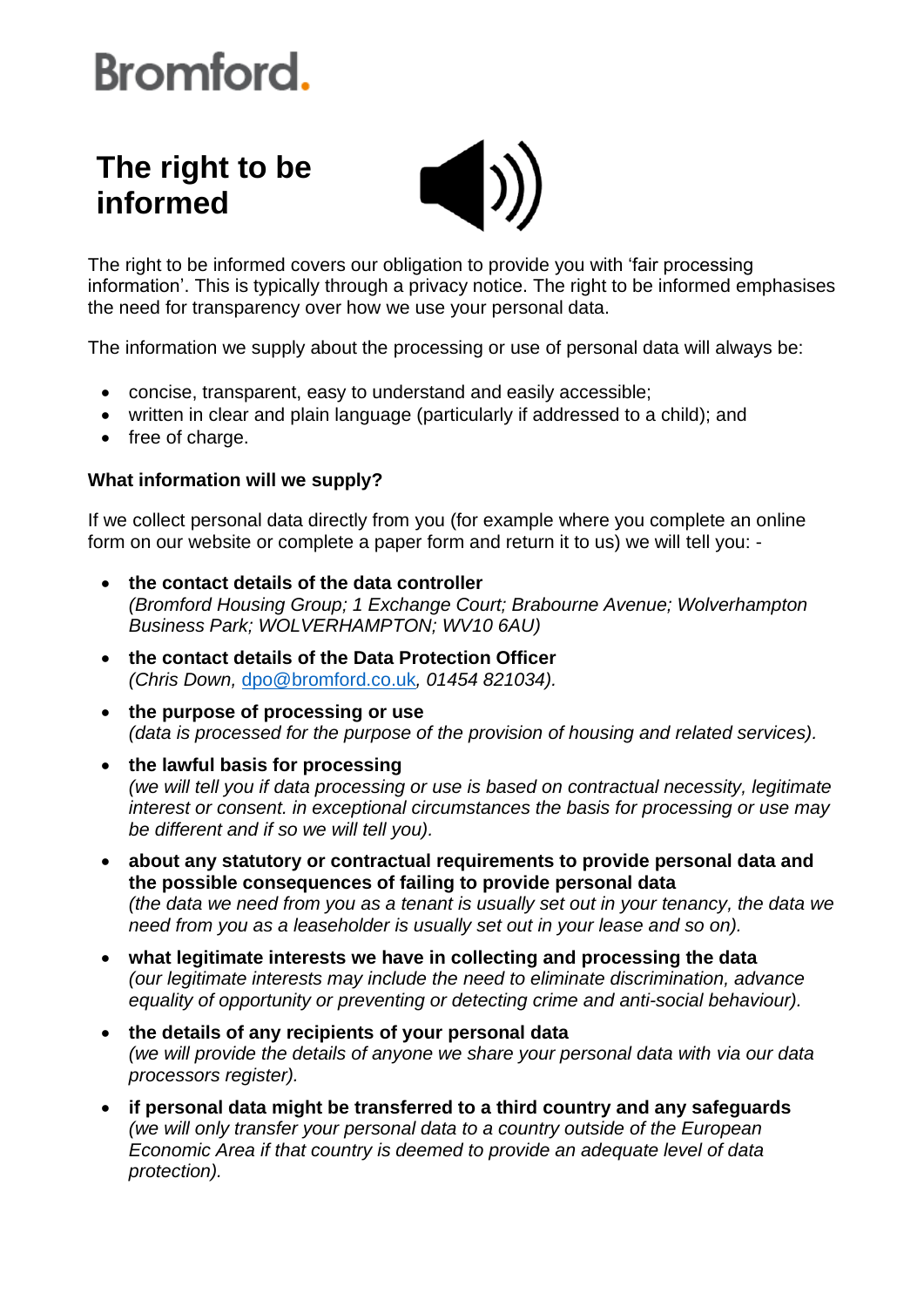- **the retention period or criteria used to determine the retention period** *(we have data and document retention rules for all personal data. These are based on best practice guidance published by the [National Housing Federation.](http://s3-eu-west-1.amazonaws.com/pub.housing.org.uk/2013_Documentation_Retention_Schedule.pdf) The usual retention period is six years after you stop being our customer).*
- **about the existence of your rights** *(we will regularly remind you about your rights and signpost you to this guide which explains your rights).*
- **about your right to withdraw consent at any time, where consent is the basis of processing or use of your data**

*(some of your personal data is only processed with your consent; where this is the case you can withdraw your consent at any time by contacting us).*

- **about the right to lodge a complaint with a supervisory authority (the ICO)** *(if you are not satisfied with how we handle your personal data you can contact the Information Commissioner's Office on 0303 123 1113 or visit their website at [www.ico.org.uk](http://www.ico.org.uk/) – you can always contact our Data Protection Officer first, who will always try to resolve your complaint).*
- **the existence of automated decision making, including profiling** *(we don't use automated decision making but we do profile prospective customers as part of our pre-offer assessment process, this is done to help ensure that prospective customers can afford the property they have applied for).*

Where we collect this data directly from you we will provide this information at the time the data is collected.

### **What happens when we collect your personal data from someone else?**

Sometimes we may not receive your personal data from you but from someone else (for example when you apply for housing to a local authority who pass your details on to us). In these cases we will also tell you: -

- what categories of personal data we collect;
- where the personal data came from and whether it came from publicly accessible sources.

If this data is used to communicate with you, we will provide this information when the first communication takes place.

If disclosure to another recipient is expected, we will provide this information before the data is disclosed.

If your personal data is not used to communicate with you and is not to be disclosed to anyone else, we will provide this information within one month of having obtained the data.



**Your rights**  GDPR Articles 12.1; 12.5; 12.7; 13 and14 **are set out in:** GDPR Recitals 58; 59; 60; 61 and 62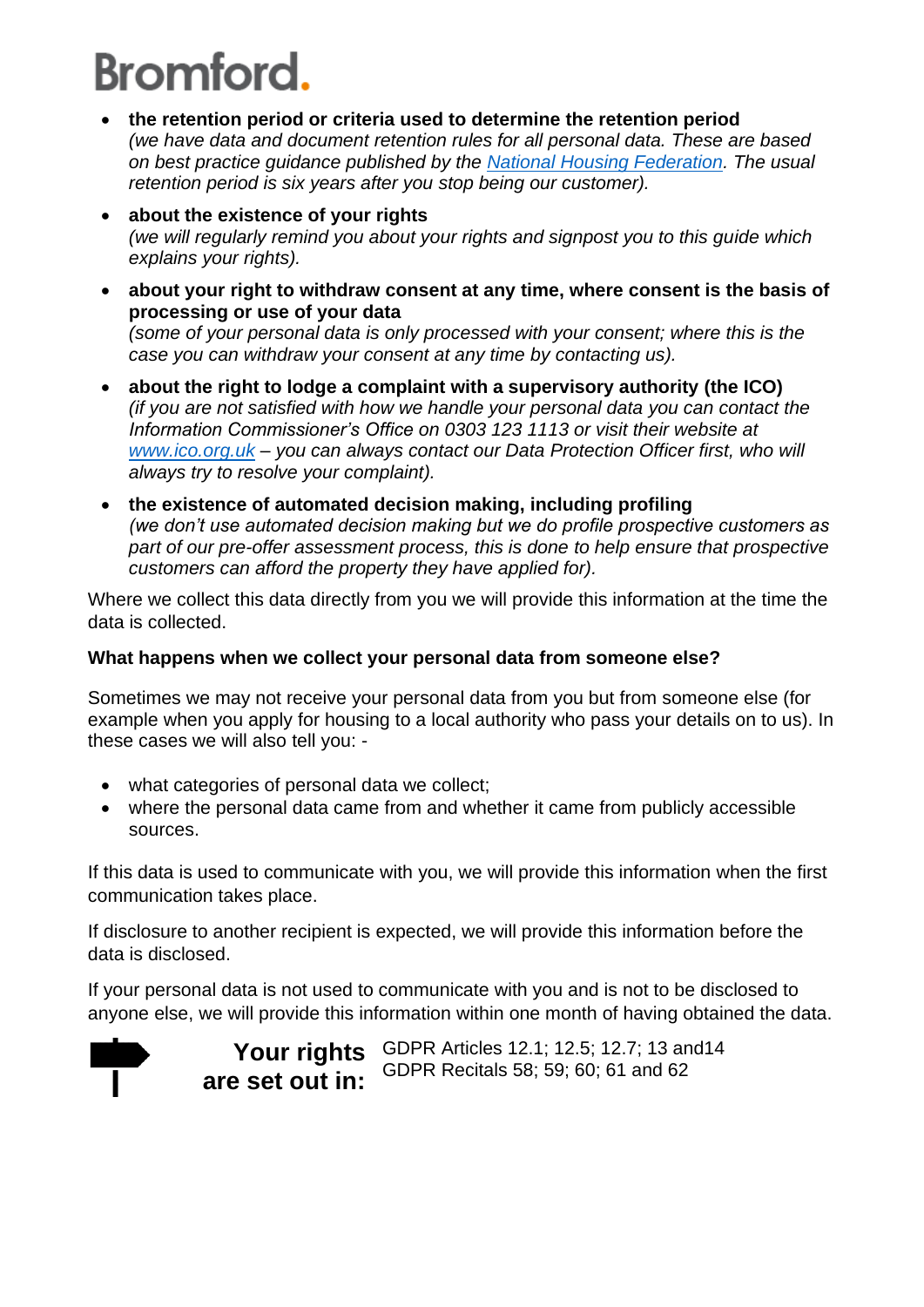### **The right of access**



### **What information are you entitled to under the GDPR?**

You have the right to obtain:

- confirmation that your data is being processed;
- access to your personal data; and
- other supplementary information this largely corresponds to the information that should be provided in a privacy notice.

You can access your personal data so that you are aware of and can verify the lawfulness of the processing or use of your data.

We will always verify your identity when you make a request, using "reasonable means".

There is some information that we cannot legally disclose to you. For example, if it would affect the way a police investigation or a criminal prosecution is carried out. We also may not provide information if the request would mean disclosing information about another individual.

To exercise your right to access this information you can fill in a [Subject Access Request](https://bromford-my.sharepoint.com/:b:/g/personal/chris_down_bromford_co_uk/EUgZ7V80gfxNj0t_ZDCg1PQBGyrI5ksGzpIkllajDFOp7Q?e=6YrRwZ)  [Form.](https://bromford-my.sharepoint.com/:b:/g/personal/chris_down_bromford_co_uk/EUgZ7V80gfxNj0t_ZDCg1PQBGyrI5ksGzpIkllajDFOp7Q?e=6YrRwZ) You don't have to complete the form, you can just email details of the information you need to [dpo@bromford.co.uk.](mailto:dpo@bromford.co.uk)

### **Will I have to pay a fee for access to my data?**

We will normally provide a copy of the information free of charge.

Only in very exceptional circumstances where a request is clearly baseless or repetitive (the law uses the phrase manifestly unfounded) or excessive, we may charge a fee based on the administrative cost of providing the information.

We may also charge a reasonable fee to comply with requests for further copies of the same information. This does not mean that we can charge for all subsequent access requests.

#### **How long will I have to wait?**

Information will always be provided without delay and at the latest within one month of receipt. In exceptional circumstances we may extend this by up to two months where requests are complex or numerous. If this is the case, we will always inform you within one month of the receipt of the request and explain why the extension is necessary.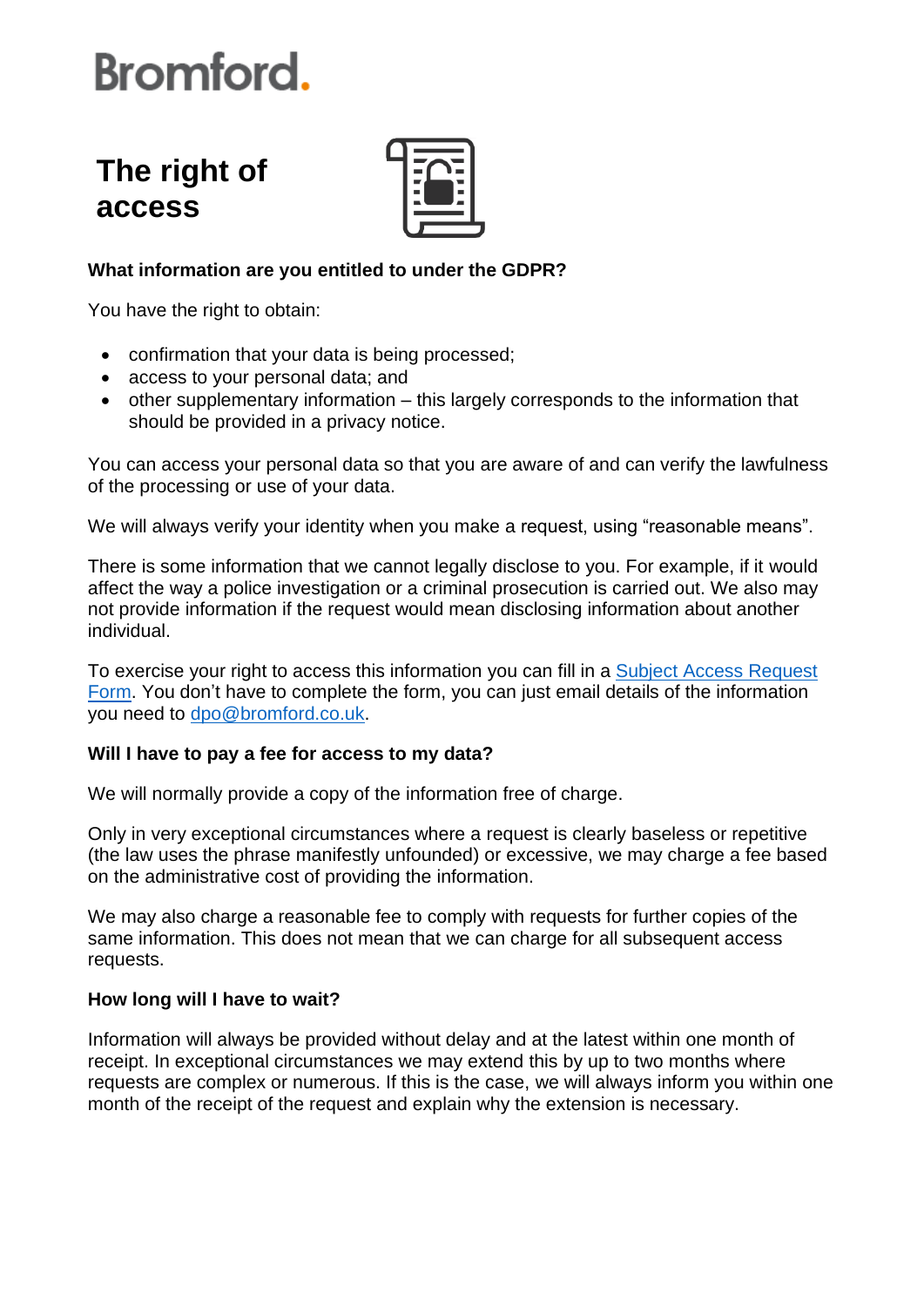### **What if the request is manifestly unfounded or excessive?**

Where requests are manifestly unfounded or excessive, we can:

- charge a reasonable fee taking into account the administrative costs of providing the information; or
- refuse to respond.

Where we refuse to respond to a request, we will always explain to you why we are refusing and inform you of your right to complain to the Supervisory Authority (the ICO) and to a judicial remedy without undue delay and at the latest within one month.

If the personal data concerns more than one individual, we will always consider whether providing the information would prejudice the rights of any other individual.

### **How will the information be provided?**

If the request is made electronically, we will provide the information in a commonly used electronic format unless you ask us for the information in a different format.

### **What about requests for large amounts of personal data?**

Where we process a large quantity of information about you, the law permits us to ask you to specify the information the request relates to.

The law does not automatically provide an exemption for requests that relate to large amounts of data, but we may follow the ICO's guidance on manifestly unfounded or excessive requests.



**Your rights are**  GDPR Articles 12 and 15 **set out in:** GDPR Recitals 63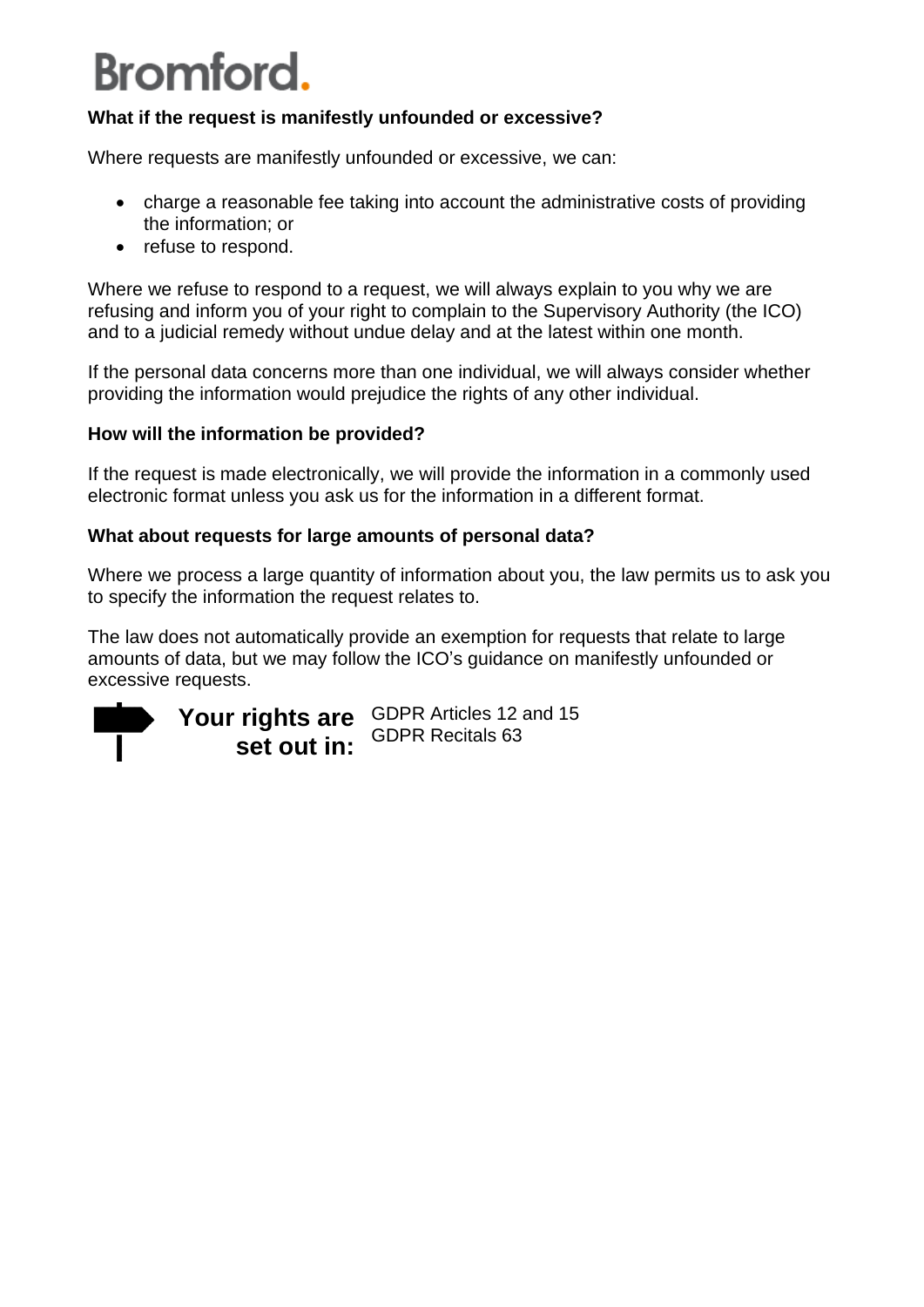### **The right to rectification**



### **When should personal data be rectified?**

You are entitled to have personal data rectified if it is inaccurate or incomplete.

If we have disclosed the personal data in question to third parties, we will always inform them of the rectification where possible. We will also inform you about the third parties to whom the data has been disclosed where appropriate.

Note: Third parties we share your data with include contractors and other agencies we work with, including local authorities. We will not sell your personal data on to third parties. We will not pass on your personal data to unrelated third parties unless we are allowed or required to do so by law or we have your explicit permission to do that.

### **How long do we have to comply with your request for rectification?**

We will always respond within one month.

This can be extended by two months where the request for rectification is complex.

Where we are not taking action in response to a request for rectification, we will always explain this to you and inform you of your right to complain to the supervisory authority (the ICO) and to a judicial remedy.

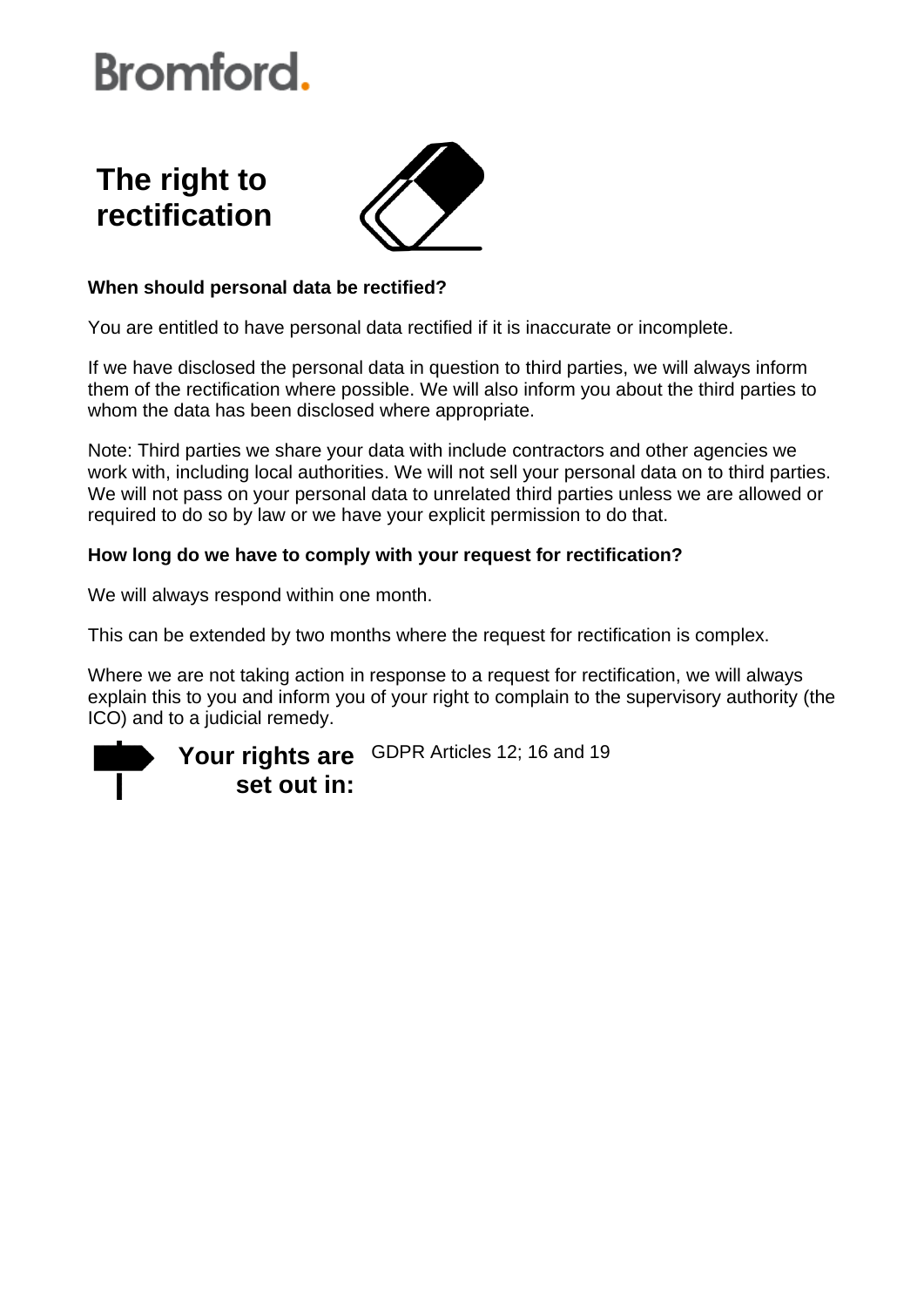### **The right to erasure**



Also known as the right to be forgotten'

This right enables you to request the deletion or removal of personal data where there is no compelling reason for its continued processing or use.

### **When does the right to erasure apply?**

The right to erasure does not provide an absolute 'right to be forgotten'. You have a right to have personal data erased and to prevent processing when:

- the personal data is no longer necessary in relation to the purpose for which we originally collected / processed it;
- you withdraw consent;
- you object to the processing and there is no overriding legitimate interest for continuing the processing;
- the personal data was unlawfully processed;
- the personal data must be erased in order to comply with a legal obligation.

The right to erasure is not limited to processing or use that causes you damage or distress but if the processing does cause damage or distress, this is likely to make the case for erasure stronger.

### **When can Bromford refuse to comply with a request for erasure?**

There are some specific circumstances where the right to erasure does not apply and we can refuse to deal with a request. These circumstances apply where there are wider legal obligation and public interest grounds which apply to Bromford.

This is most likely to be where the personal data is processed for the exercise or defence of legal claims. For example, where you have outstanding rent arrears or there is a dispute between us.

### **How does the right to erasure apply to children's personal data?**

There are extra requirements when the request for erasure relates to children's personal data, reflecting the law's emphasis on the enhanced protection of such information, especially in online environments.

### **Telling other organisations about the erasure of personal data**

If we have disclosed personal data to third parties, and this is later erased, we will always tell them the personal data has been erased, unless it is impossible or involves disproportionate effort to do so.

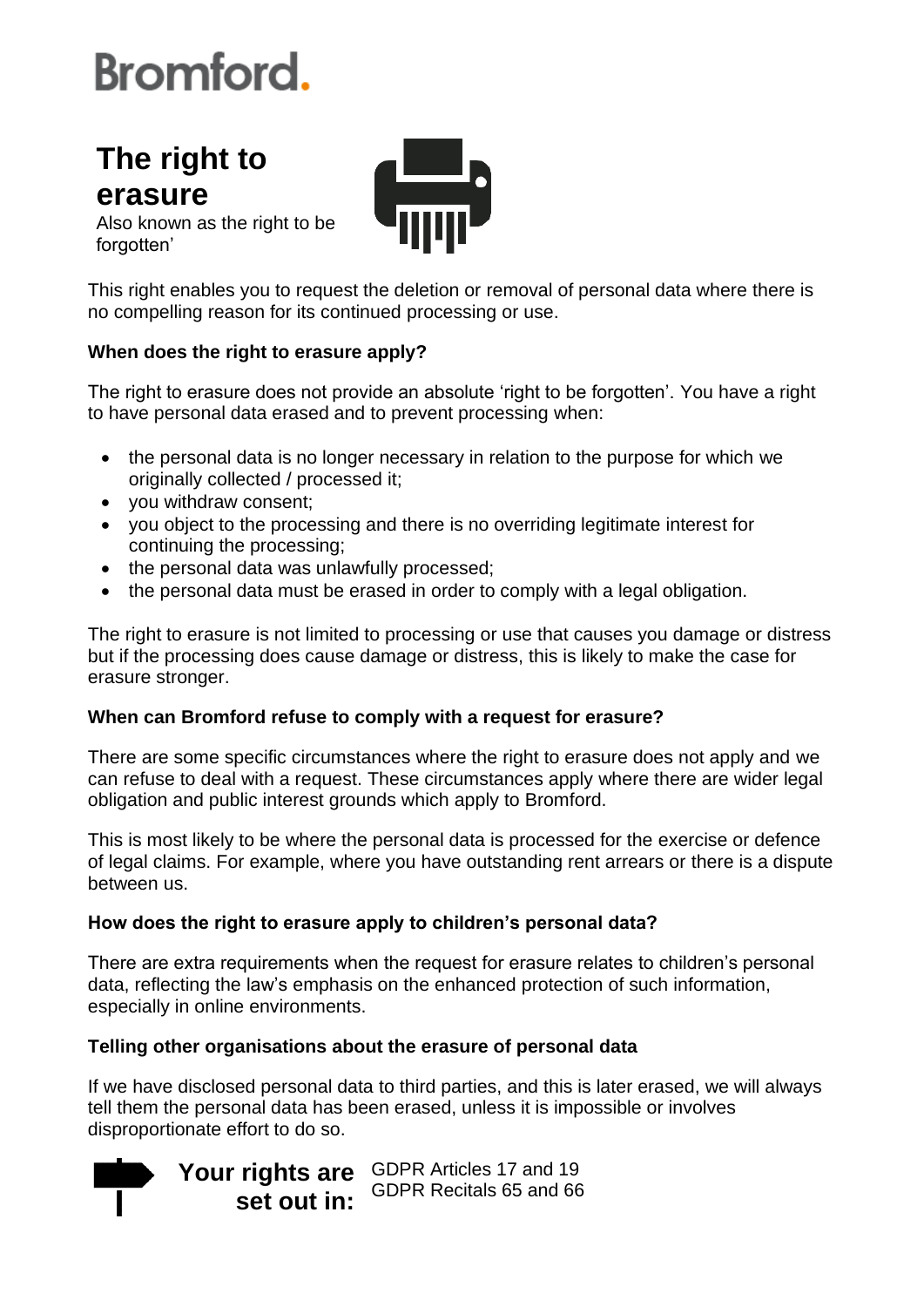### **The right to**  STOI **restrict processing**

You have a right to 'block' or suppress processing or use of personal data.

When processing is restricted, we are permitted to store the personal data, but we cannot further process it. We can retain just enough information about you to ensure that the restriction is respected in future.

### **When does the right to restrict processing apply?**

We are required to restrict the processing or use of personal data when:

- you contest the accuracy of the personal data, we will restrict the processing until we have verified the accuracy of the personal data;
- you have objected to the processing or use (where it was necessary for the performance of a public interest task or purpose of legitimate interests), and we are considering whether our legitimate grounds override those of the individual;
- processing or use is unlawful, and you oppose erasure and request restriction instead;
- we no longer need the personal data, but you require the data to establish, exercise or defend a legal claim.

If we have disclosed the personal data in question to third parties, we will always inform them about the restriction on the processing of the personal data, unless it is impossible or involves disproportionate effort to do so.

We will always inform a customer when we decide to lift a restriction on processing or use.

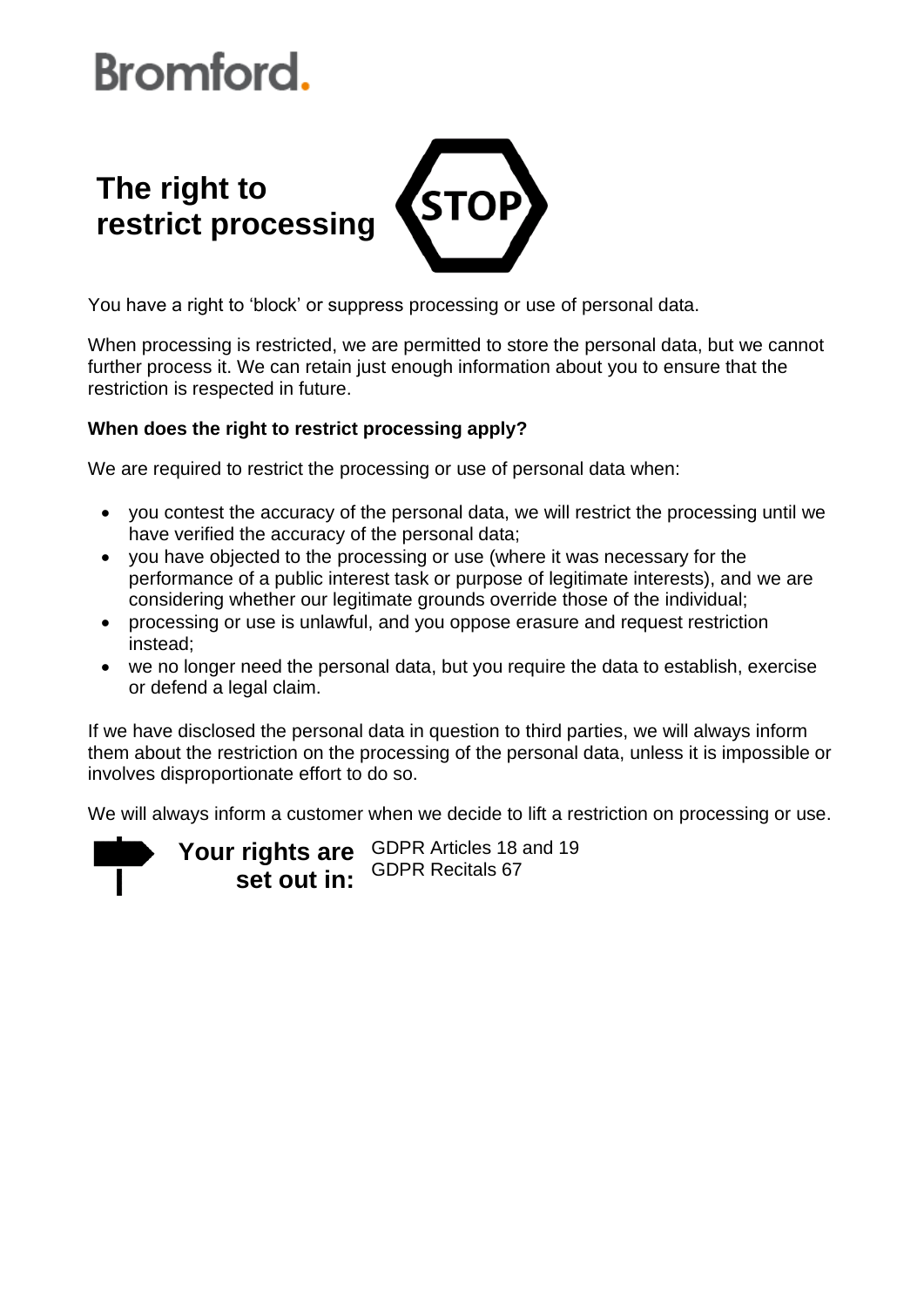### **The right to data portability**



The right to data portability allows you to obtain and reuse your personal data for your own purposes across different services.

It allows you to move, copy or transfer personal data, in a usable format, easily from one IT environment to another in a safe and secure way.

#### **When does the right to data portability apply?**

The right to data portability only applies:

- to personal data you have provided to us;
- where the processing or use is based on your consent or for the performance of a contract;
- when processing or use is carried out by automated means.

### **How will Bromford comply?**

We will always provide your personal data in a structured, commonly used and machinereadable form such as a CSV file. Machine readable means that the information is structured so that software can extract specific elements of the data. This enables other organisations to use the data should you wish.

The information will always be provided free of charge.

If you request it, we will transmit the data directly to another organisation if this is technically feasible, but we are not required to adopt or maintain processing systems that are technically compatible with other organisations.

If the personal data concerns more than one individual, we will always consider whether providing the information would prejudice the rights of any other individual.

### **How long does Bromford have to comply?**

We will always respond without undue delay, and within one month.

This can be extended by two months where the request is complex, or we receive a number of requests. We will always inform you within one month of the receipt of the request and explain why the extension is necessary.

Where we are not going to act upon a request, we will always explain why and inform you of your right to complain without undue delay and at the latest within one month.

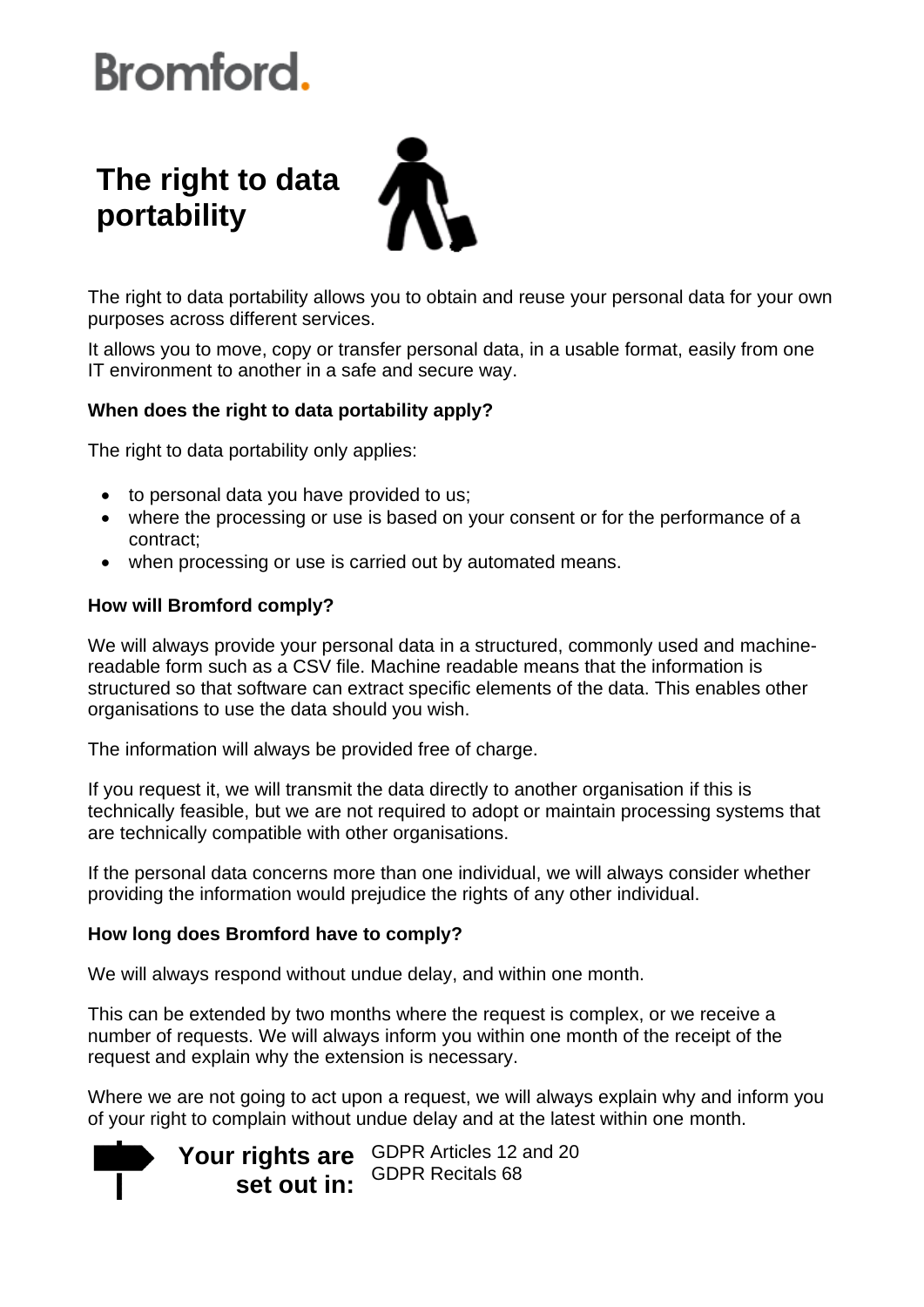### **The right to object**



### **When does the right to object apply?**

You have the right to object to processing or use based on legitimate interests (including profiling); and direct marketing (including profiling).

### **How will we comply with the right to object?**

### **If we process personal data for our legitimate interests**

Customers must have an objection on "grounds relating to his or her particular situation".

We will always stop processing the personal data unless:

- we can demonstrate compelling legitimate grounds for the processing or use, which override your interests, rights and freedoms; or
- the processing or use is for the establishment, exercise or defence of legal claims.

We will always inform you of your right to object when we first communicate with you and in our privacy notice.

Your right to object will always be brought to your attention explicitly. Your right to object will be presented clearly and separately from any other information.

### **If we process personal data for direct marketing purposes**

Direct marketing is not restricted to the sale of products and services but covers the promotion of aims and ideals as well. Examples of direct marketing are contacting prospective customers with information about new shared ownership properties or contacting customers to encourage them to attend a meeting which will help them understand the impact of welfare reform changes.

We will always

- stop processing personal data for direct marketing purposes as soon as we receive an objection; there are no exemptions or grounds to refuse.
- deal with an objection to direct marketing at any time and free of charge.
- inform you of your right to object "at the point of first communication" and in our privacy notice.

Your right to object will always be brought to your attention explicitly. Your right to object will be presented clearly and separately from any other information.

If our processing activities fall into any of the above categories and are carried out online we will always offer a way for you to object online.

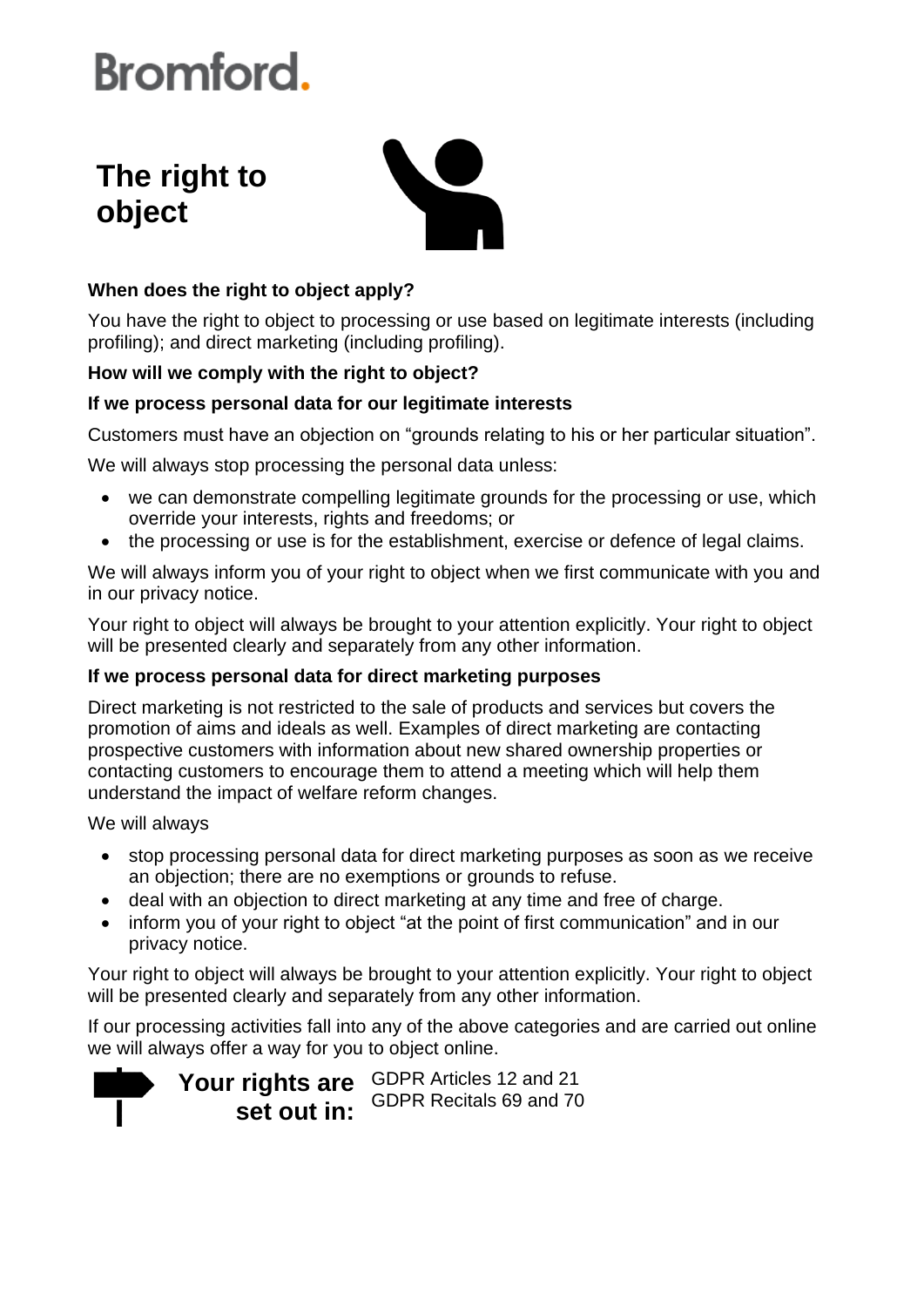### **Rights related to automated decision making and profiling**



Data protection law provides safeguards against the risk that a potentially damaging decision is taken without human intervention.

Profiling is defined as any form of automated processing intended to evaluate certain personal aspects of a data subject, in particular to analyse or predict your:

• economic situation;

• reliability: or

• health;

• behaviour.

Bromford does use profiling, for example, to assess prospective customers as part of our pre-offer assessment process, this is done to help ensure that prospective customers can afford the property they have applied for.

Profiling may be used to inform decision making but final decisions are always taken by one of Bromford's managers or staff. We do not use automated decision making (decisions made by a computer programme).

### **What does the law say about profiling?**

When processing personal data for profiling purposes, we will always ensure that appropriate safeguards are in place. We will always:

- Ensure processing is fair and transparent by providing meaningful information about the logic involved, as well as the significance and the envisaged consequences;
- Use appropriate mathematical or statistical procedures for the profiling;
- Implement appropriate technical and organisational measures to enable inaccuracies to be corrected and minimise the risk of errors;
- Secure personal data in a way that is proportionate to the risk to the interests and rights of the individual and prevents discriminatory effects.

### **When do rights related to automated decision making and profiling apply?**

You have the right not to be subject to a decision when it is based on automated processing; and it produces a legal effect or a similarly significant effect on you.

We will always ensure that you are able to:

- obtain human intervention;
- express your point of view; and
- obtain an explanation of the decision and challenge it.

### **Does the right apply to all automated decisions?**

No. The right would not apply if the decision were necessary for entering into or performance of a contract between you and Bromford. Neither would the right apply if authorised by law (e.g. for the purposes of fraud or tax evasion prevention); or based on explicit consent.

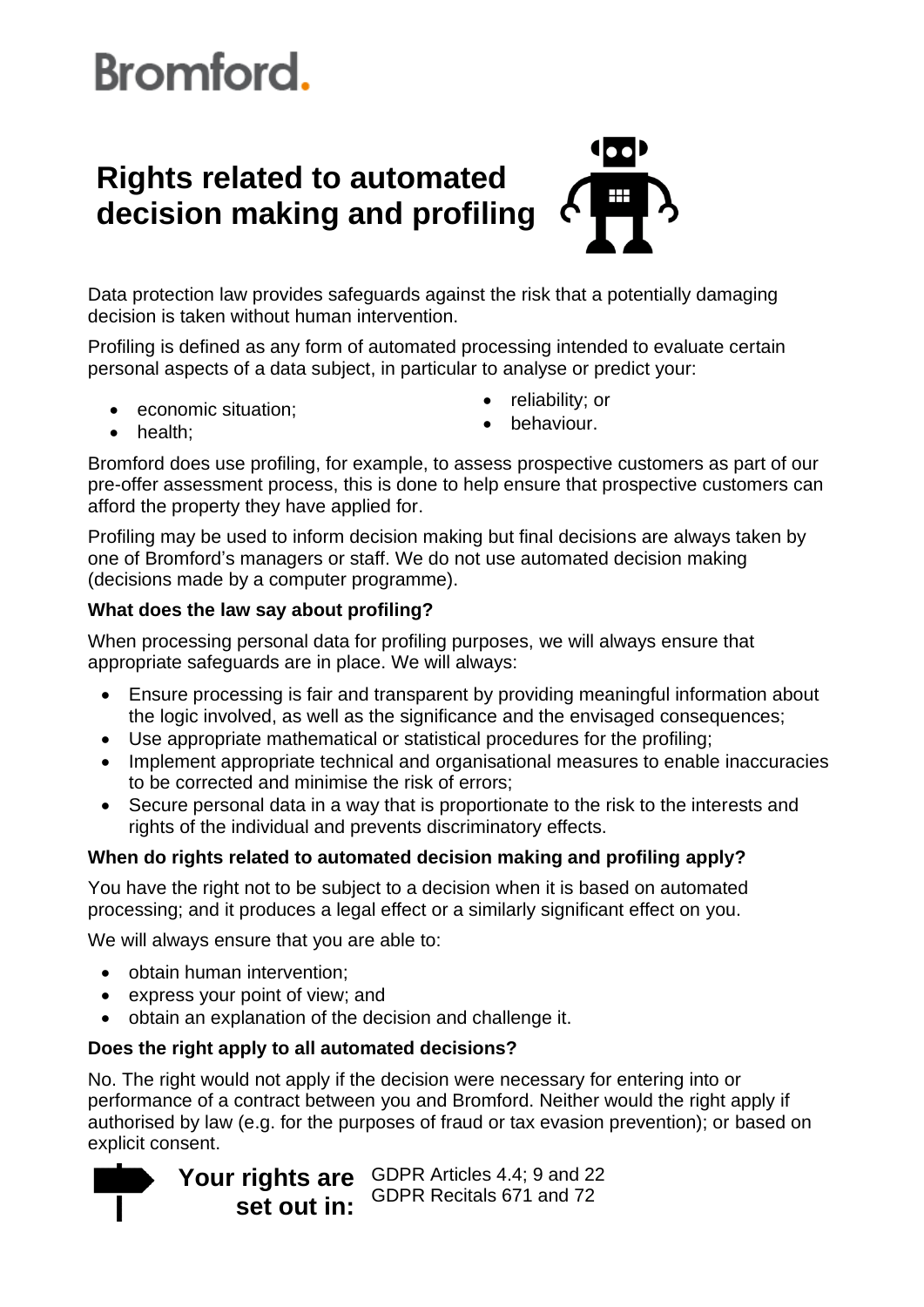### **The right to compensation**



### **When does the right to compensation apply?**

If you suffer damage because we breach data protection law, you are entitled to claim compensation from us.

The damage suffered includes but is not limited to financial loss, it can include distress.

### **How do I claim compensation?**

In the first instance your claim for compensation will be dealt with under our Complaints Policy. Under our policy we will investigate your complaint and aim give you a response within 7 days.

This response will outline the outcome of the investigation and any actions agreed with you to resolve the complaint. If we need more time to investigate the complaint, this will be agreed with you. A complaint will be closed once agreed actions have been delivered along with the payment of any agreed compensation.

We may refuse a claim for compensation if we have not breached data protection law, or, where we agree there has been a breach, but believe we took such care as was reasonably required in the circumstances to comply with data protection law.



Your rights are **GDPR Articles 82 set out in:** GDPR Recitals 146